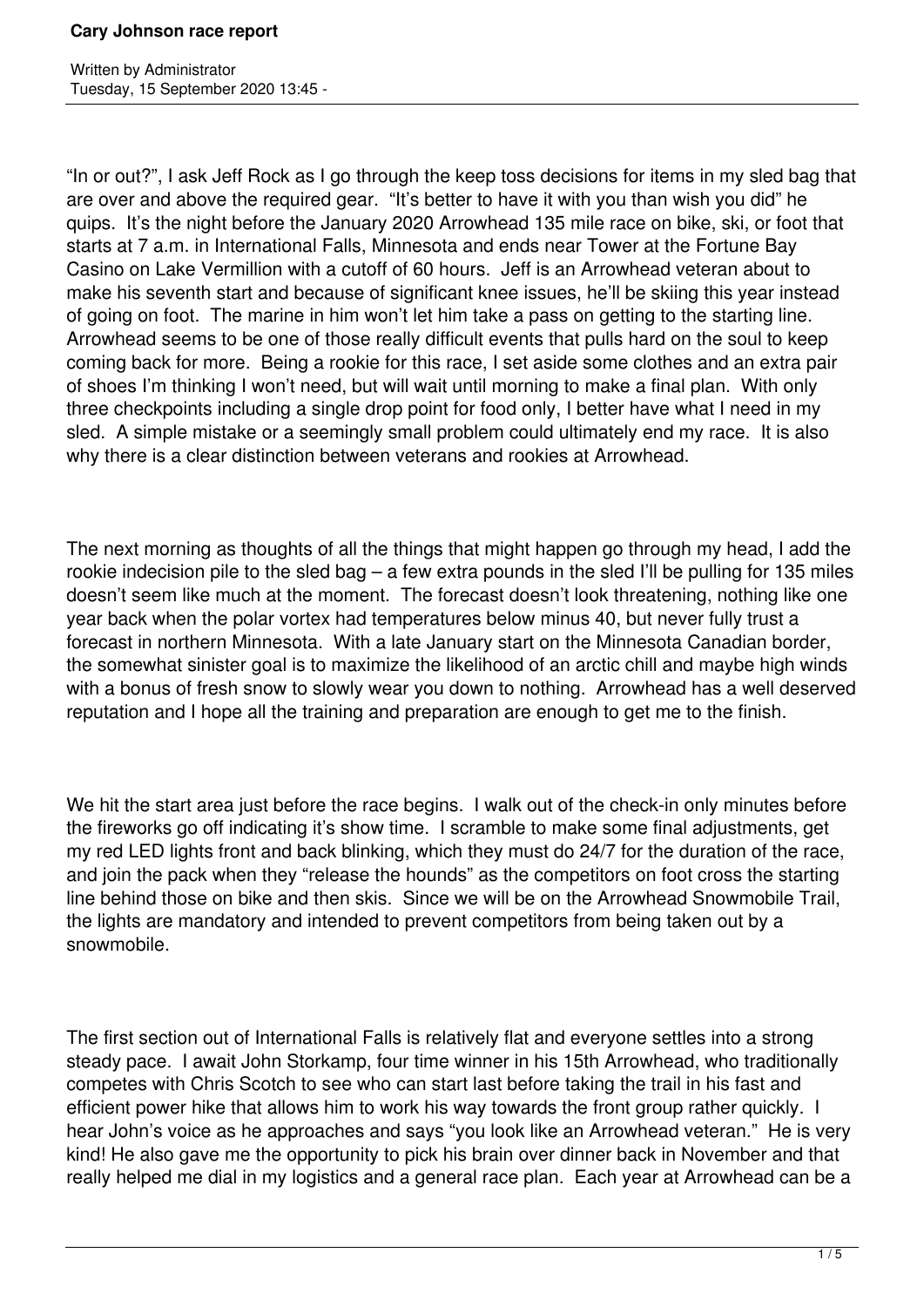Written by Administrator Tuesday, 15 September 2020 13:45 -

whole new experience so being prepared to adapt to what mother nature brings is an essential element. I chat with Ben Trok of Duluth who is also doing his first Arrowhead and already sporting a nice frosty beard. I share with him the general pace stats for each section as he had only done some rough calculations on overall pace. A couple minutes later, his speed picks up considerably, possibly after learning we have been traveling just a bit faster than median pace, and before long he is out of view and off towards a great finish.

There is now a light snow coming down and, with very little wind, the northern woods is how I always like to envision it with the falling white flakes backed by a green wall of spruce and balsam fir intermixed with birch and aspen. With such positive thoughts, it must be early in the race!

I enter a section where the snowmobile trail becomes dual purpose with a temporary winter logging road on the left and snowmobile trail on the right. It isn't terrible, but the footing is a little frustrating not being able to pick a consistent line for the sled. Those who did the race with plenty of fresh snow in years past likely don't notice the minor inconvenience. "Didn't even need to pull out the showshoes," they might say. I do have snowshoes in my sled in the event they are needed.

At 5:15 p.m. with the light starting to fade, I arrive at the first checkpoint at the Gateway Store feeling the 36.8 miles in my legs, but pretty good overall. I immediately hit the chili and grab a cup of coffee. It still feels great to get off the feet and have warm food and drink. After refilling my water in the store sink, I venture out into what is now the dark night with headlamp shining bright. Less than 100 miles to go.

I begin to encounter occasional hills as I settle in for the 35 mile haul through the night and jockey back and forth with various other folks before eventually syncing up with Terry Fletcher from Milwaukee. He is doing the race with his brother who is not far behind us. We settle into a good pace with similar energy levels and stay together for a couple hours. My energy level fades just before we hit the one mile Elephant Lake crossing, but being so close to checkpoint, I go silent, dig deeper and hang with Terry to the Mel Georges resort on the opposite shore where we arrive still in darkness at 6 am. It is a very welcome site with a number of sleds parked outside the cabin.

Once inside I sit down and the wonderful volunteers bless me with a bowl of soup, grilled cheese sandwich and a cup of chocolate milk. I'm totally exhausted so sitting in this warm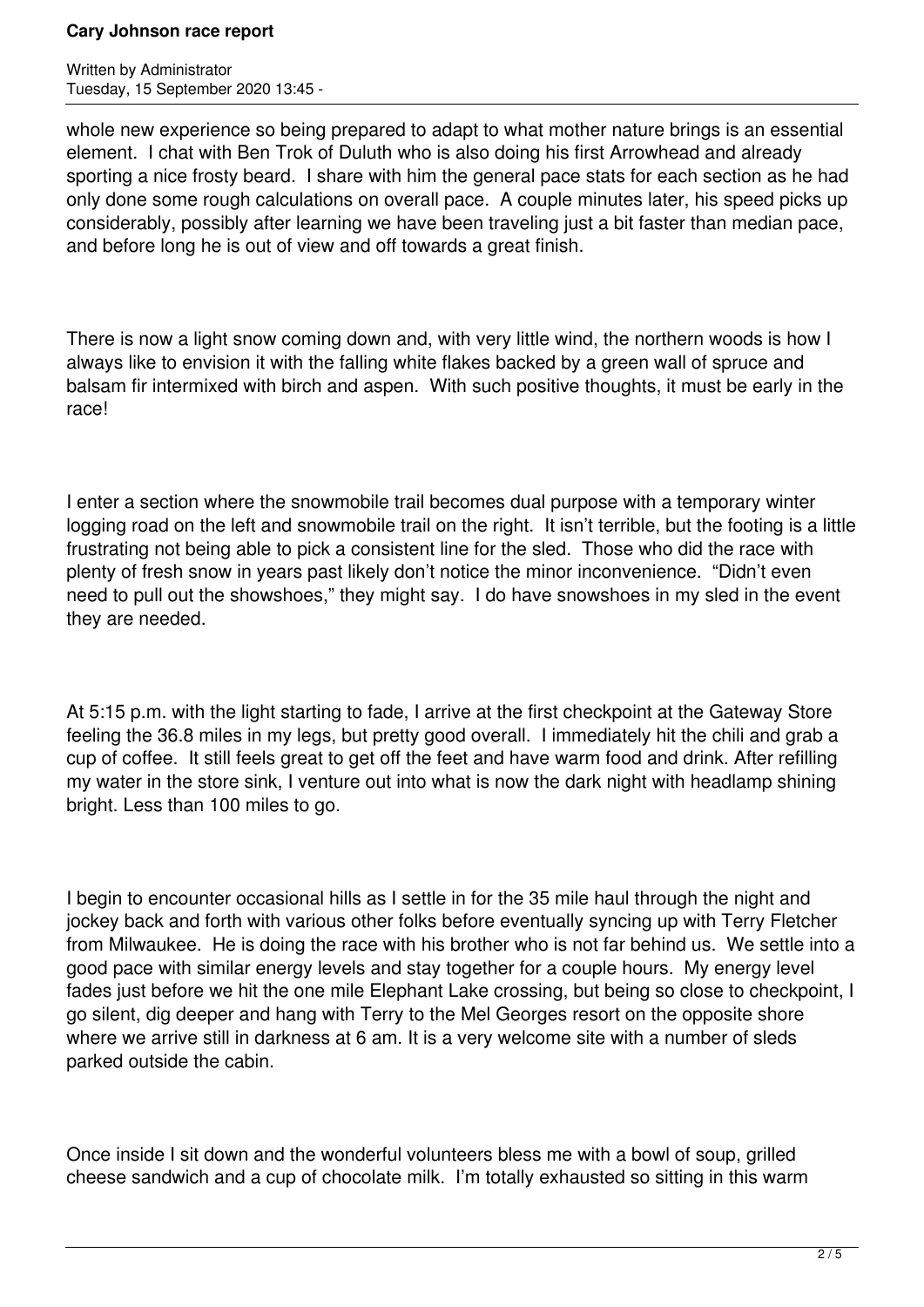Written by Administrator Tuesday, 15 September 2020 13:45 -

cabin having a good meal with 71 miles behind me is beyond awesome! The cabin is busy with competitors coming and going and the volunteers busily tending to their needs. Most try to get some rest here and there are a few beds and floor space in the loft of the cabin. I am fortunate and find an open bed, set my phone alarm for 2 hours and crash pretty quickly. I awake after an hour and a half and don't feel like I'm going to get back to sleep so get up, tape up a toe that's started to annoy me, refill water, eat a very tasty donut with another cup of coffee and say good bye to what is easily the coziest part of this Arrowhead race. I understand why this can be a common drop point.

I feel relatively refreshed leaving Mel Georges at 9 a.m., relatively being the key word, as day two of my race unfolds. It's a good thing as I have the difficult 40 mile stretch to the Surly checkpoint. These long stretches of wilderness with no support, most of it alone, are a big part of what drew me to Arrowhead. Hopes are you planned well for what might unfold in your race and are actually able to execute that plan when the body and mind are being pushed to new limits. That can be a challenge in this winter wonderland. The wolves have not yet serenaded me. I wish they would – that would be extra special. They are clever and remain hidden though I wonder if they are watching. I would gladly give them my remaining beef sticks as they taste horrible now and I can't even force one down.

I have heard about the big hills to come somewhere before the 100 mile mark and ready my mind for the inevitable up, down, up, down on endless repeat. I meet up with Terry's brother Jessie and we also spend a couple hours together on the trail and eventually enter the hilliest section of the race. I start this endless hill section with a bit of energy, but each hill takes an incremental toll on my body and mind. At each hill I sarcastically tell myself out loud "oh good, another hill, just what I was hoping for." The hills are where the sled really makes an appearance and these were fairly long and steep. I try to never stop in the middle of a hill and shut my brain off until my legs have me at the top and the quads are burning. The flip side is I was getting very adept at sledding the downhills. My shoddy steering from yesterday is transformed into a finely tuned system that maximizes trail distance while sitting on my gear bag. It does get hard to just stand up from the sled at the bottom of a hill as the body still vividly remembers the last climb. When I appear to be through the worst of the hills and the terrain starts to level out, I assess the situation and contemplate a short stop at the last check point a few miles ahead, maybe slam some caffeine pills, and head for the finish 24 miles away. Funny how fast things can change. In those last few relatively flat miles into Surly, I start to drag to a new low point and my earlier plan is unraveling quickly. Physical fatigue and sleep deprivation are getting strong footing in my mind. I am absolutely dead on my feet.

I hit the mandatory Surly check-in at 111 miles just after midnight and make my way into the tent with a very inviting wood stove where I park a chair as close as possible to the warmth while I collect my thoughts. Continuing on without a rest doesn't seem like an option and a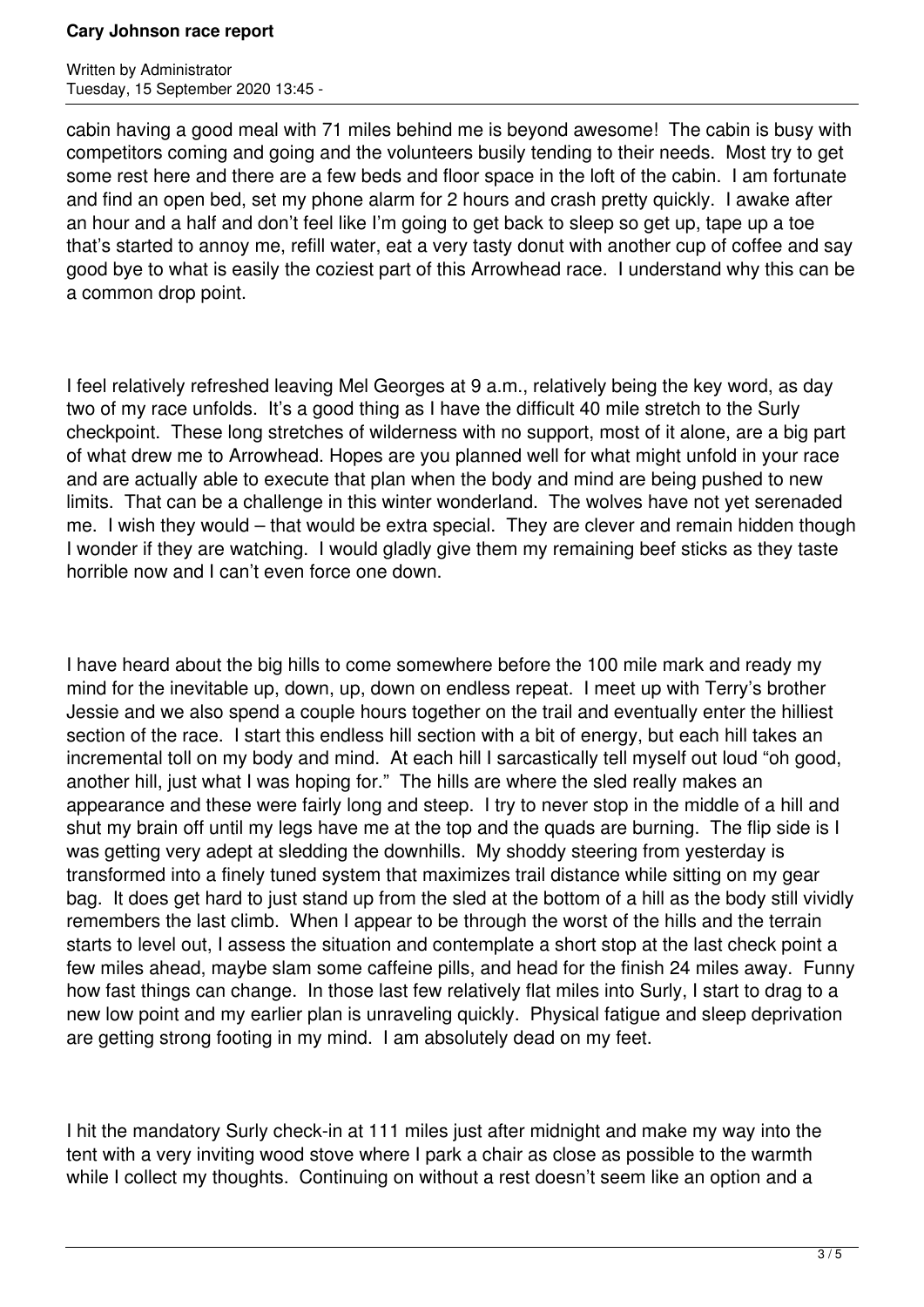Written by Administrator Tuesday, 15 September 2020 13:45 -

bivvy in the sleeping bag is winning out. I arrived at Surly with another runner who had pushed through this checkpoint last year and that experience also had him leaning towards a bivvy. After a 15 minute zombie stare at the wood stove knowing competitors are disqualified if they try to sleep in the tent, I venture out and down the trail a bit to an area cleared of deep snow where I could spread out my pad, bivvy sack, and sleeping bag. I crawl in and set my alarm for an hour and a half later.

I admit to hitting snooze once not wanting to leave the undeniable comfort of my sleeping bag, but ultimately crawl out, repack my sled, tape a couple more toes that are in pretty rough shape, fill my water bladder and head toward the finish. This rest did not rejuvenate me like Mel Georges, but I'm fairly sure it prevented the wheels from coming completely off had I tried to push through. In warmer weather, there would be little risk in continuing on as you can simply crash when you need to. On a cold winter night the rules are much different. Though saturated with fatigue, I am moving and at least feel awake. For me, it was the right decision.

My thoughts get really dark halfway through the last stretch. "I never want to race again – not any distance! Why would anyone ever want to do this type of thing? This is a game of fools!". Here I am on flat ground with the sled gliding nicely and each step is a major effort. I am still trying to keep hydrating and filling my stomach with Reeses, chocolate chip cookies, mixed nuts, and other junk food to maintain a minimum level of much needed calories. I did have to quit the beef sticks yesterday. Hard to believe Reeses are now hard to choke down and for sure I am eating less than yesterday. Because of that, I am also having trouble keeping my hands warm without using the big mits. I've also added an extra jacket.

With about eight miles to go and having only passed one runner since Surly, I round the corner to another competitor and sled in the distance. As I approach I can see it is Bonnie Busch who not only has finished Arrowhead twice before, she has also finished Badwater four times not to mention a very long list of other tough ultras. Someone is at the race filming her. She is in high spirits and we compare estimates on miles to the finish. "Is there anything you need" she asks. It is a statement of the comradery that exists in the ultra world. Bonnie had gone 127 hard earned miles over two days and two nights and was still reaching out to help a fellow competitor. I feed off her positive energy and suddenly have a new mental reservoir to draw on. I pick up my pace and become determined to close the eight miles. The pain is certainly there, but not substantially changed by pushing a bit harder. I contemplate all that I have sacrificed in training and in the race to this point – what a journey. My first, second, and third goals were to finish and the odds are looking to be in my favor.

Eventually I can see the Fortune Bay Casino and approach a couple guys who instruct me on